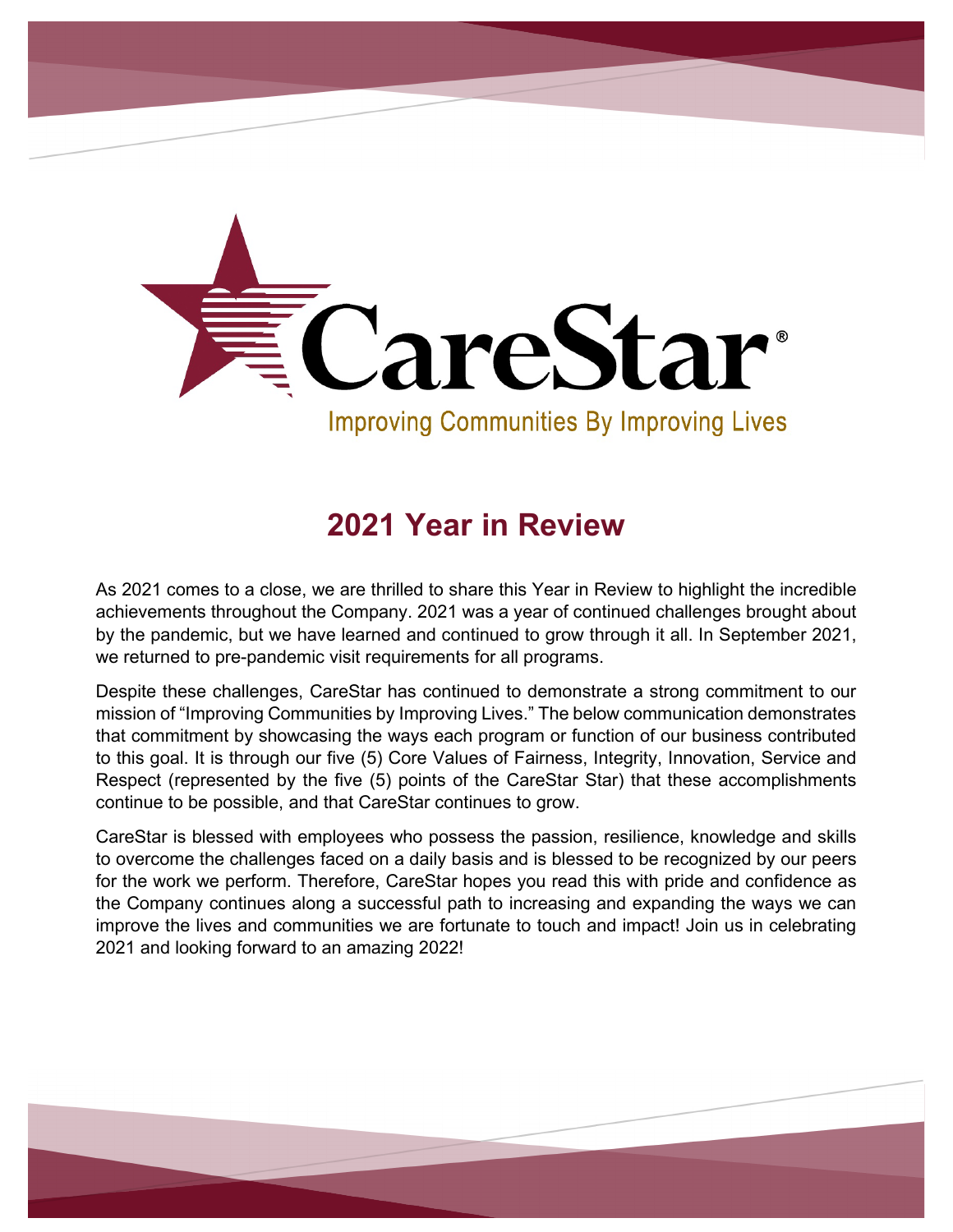

### Table of Contents

| Ohio Department of Developmental Disabilities (DODD) Options Counseling Program  6 |  |
|------------------------------------------------------------------------------------|--|
|                                                                                    |  |
|                                                                                    |  |
|                                                                                    |  |
|                                                                                    |  |
|                                                                                    |  |
|                                                                                    |  |
|                                                                                    |  |
|                                                                                    |  |
|                                                                                    |  |
|                                                                                    |  |
|                                                                                    |  |
|                                                                                    |  |
|                                                                                    |  |
|                                                                                    |  |
|                                                                                    |  |
|                                                                                    |  |
|                                                                                    |  |
|                                                                                    |  |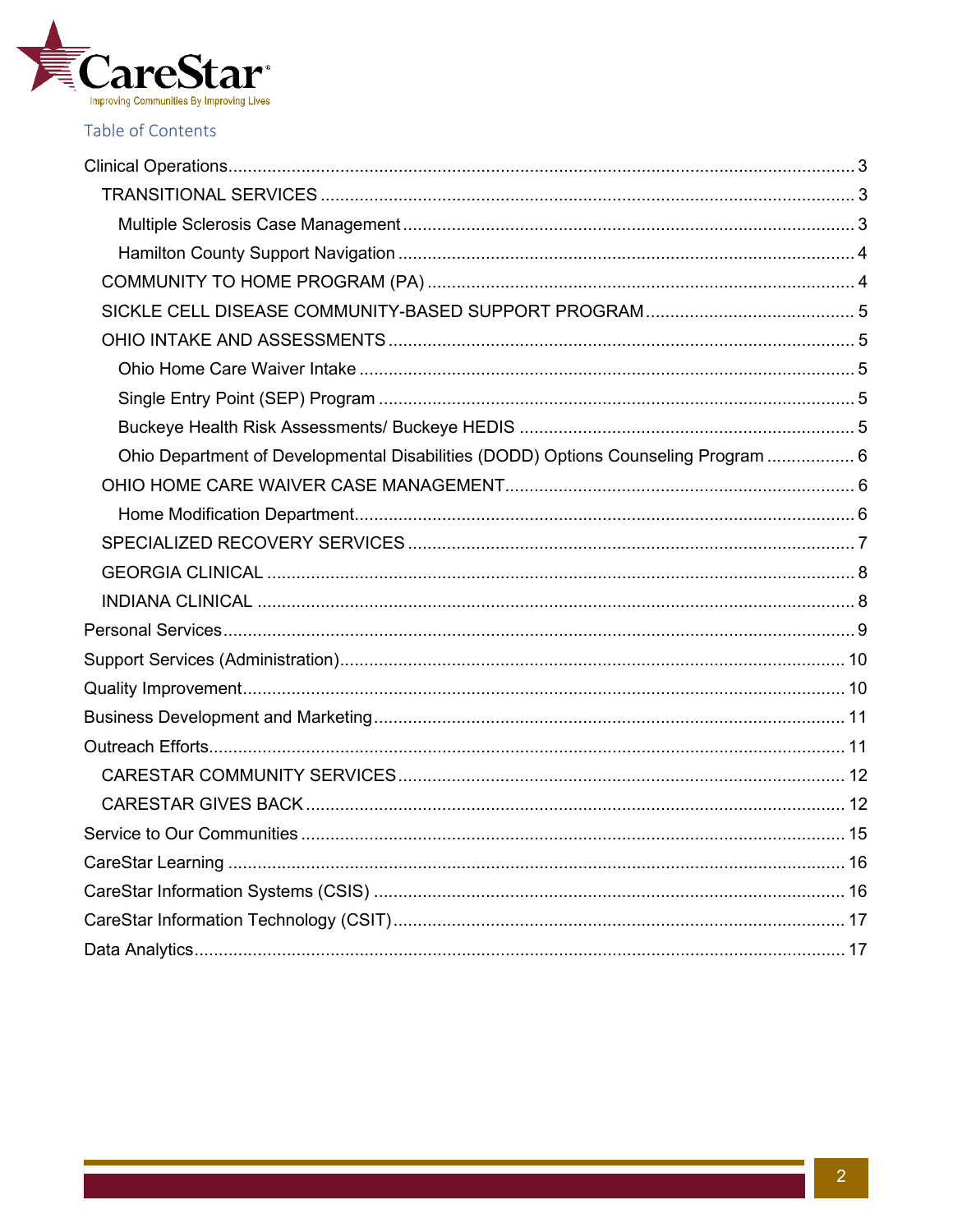

### <span id="page-2-0"></span>**Clinical Operations**

### **TRANSITIONAL SERVICES**

<span id="page-2-1"></span>Throughout 2021, the Transitional Services Department has Improved Communities by Improving Lives through assisting individuals in achieving greater independence and inclusion in their communities under the HOME Choice Program.

In 2021, CareStar Community Living Specialists have served over 400 nursing facility residents by helping identify their needs and preferences for community living through the facilitation of one-on-one interviews. Community Living Specialists connect individuals to needed local resources and provide information to increase residents' awareness of the programs and services available, helping them make informed decisions about Transition Planning.

CareStar staff have completed HOME Choice Needs Assessments for nearly 650 individuals throughout 2021. HOME Choice Assessors gather information pertaining to the individual's strengths and barriers to determine their community living potential. This information is closely examined and ultimately used to make a recommendation for participation in the Program.

Individuals who are enrolled in HOME Choice are referred to a Transition Coordinator, who provides hands-on assistance facilitating a safe and sustainable move to a Home and Community-Based setting. CareStar Transition Coordinators have served over 700 individuals in 2021, helping particpants develop transition goals, overcome barriers to achieving those goals and guiding individuals through the complex discharge planning process.

Through this intensive support, the Ohio HOME Choice Program has transitioned over 14,900 individuals from facility settings since program inception, and CareStar has had the pleasure of facilitating the transition of our 10,000<sup>th</sup> individual in October of this year. The Transitional Services Department is proud of the accomplishments achieved in 2021 and looks forward to a bright future for HOME Choice in 2022 and in the years to come.

### <span id="page-2-2"></span>**Multiple Sclerosis Case Management**

After the fundraising challenges faced by the National Multiple Sclerosis (MS) Society in 2020 due to the COVID-19 pandemic, CareStar was prepared to experience a slight decline in referrals for MS Case Management in 2021. Fortunately, thanks to a generous gift from the Conrad H. Hilton Foundation, the MS Society's budget was strengthened, leading to continued expansion in this program.

CareStar received our first referral for MS Case Management in West Virginia this year, in addition to the States previously served, including Ohio, Indiana, Illinois, Kentucky and Georgia. CareStar has provided MS Case Management to nearly 50 individuals in 2021, and we are delighted by the impact this partnership makes on improving the quality of life of those affected by Multiple Sclerosis.

Looking forward to 2022, CareStar eagerly anticipates an in-person gathering for Walk MS in the spring, following two (2) years of virtual events. We hope you will join us, showing the world that together, we are stronger than MS!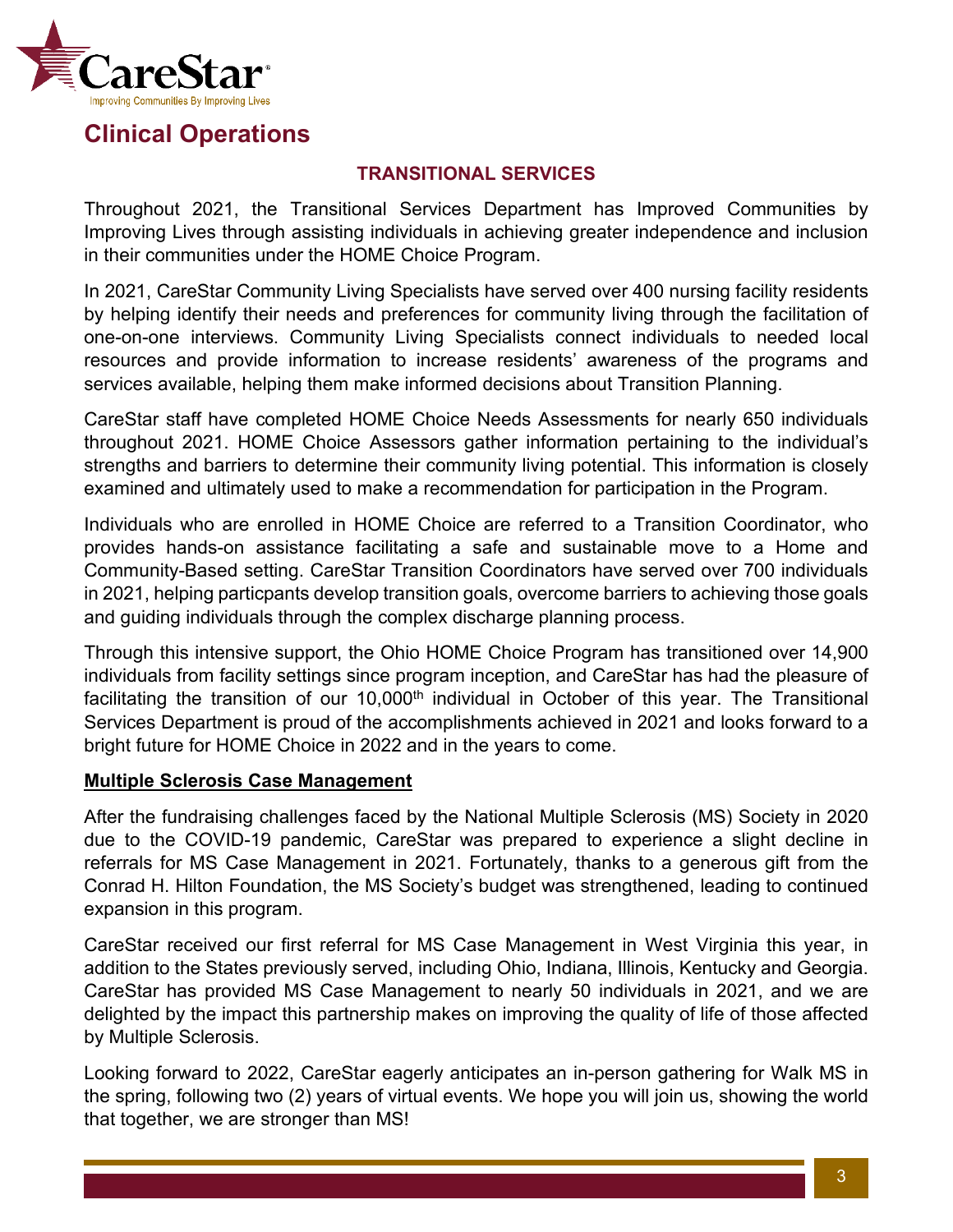

#### <span id="page-3-0"></span>**Hamilton County Support Navigation**

In 2019, Hamilton County (OH) Senior Patient Vavigation Services launched with the goal of helping aging individuals navigate the complex medical care system, while addressing social and economic barriers impacting an individual's health and well-being. As a result of the Hamilton County Senior Services Levy, CareStar's Patient Navigators assess the risks and barriers posed by the Social Determinants of Health to develop goals with participants that can be accomplished through support, advocacy, teamwork and education.

Participations in Patient Navigation Services has increased dramatically throughout 2021. Today, CareStar's Patient Navigators are actively serving over 130 individuals, with more than 420 enrollees served this year and 720 seniors enrolled since program inception.



The Patient Navigation Team, pictured here, resumed in-person Team Meetings earlier this year. After several months of videoconferences, meeting together called for commemorating this milestone with a group photo!

#### <span id="page-3-1"></span>**COMMUNITY TO HOME PROGRAM (PA)**

Community to Home provides community health services to Children and Youth with Special Healthcare Needs (CYSHCN) and their families, who live in rural regions of

Pennsylvania and have experienced difficulty accessing resources in the regions where they live.

In 2021, there has been consistent growth within the program's census as CareStar has served over 90 children and families this year. CareStar has also partnered with several schools, probation departments and community services agencies throughout all 5 regions of the State we serve. Within this Program, CareStar has improved communities by improving lives by connecting these families with life changing services. These include, but are not limited to, accessing transportation, child health management, social and employment skills preparation and making connections to public aid programs, and creation of transition plans for children ages 14 and older in preparation for adulthood. Community to Home continues to reach out into the community for Program promotion and attempts to create strong business relationships and collaborations with an array of community entities. Memorandum of Understandings (MOUs) to create partnerships within the community have also been established and referral pipelines have been provided through these MOUs.

Community to Home has continued to overcome numerous hurdles due to the COVID-19 pandemic during this past year. As restrictions have decreased throughout the year, Community to Home staff have been able to be face-to-face more with clients and the community, which has led to increased growth in the program census in the Commonwealth of Pennsylvania.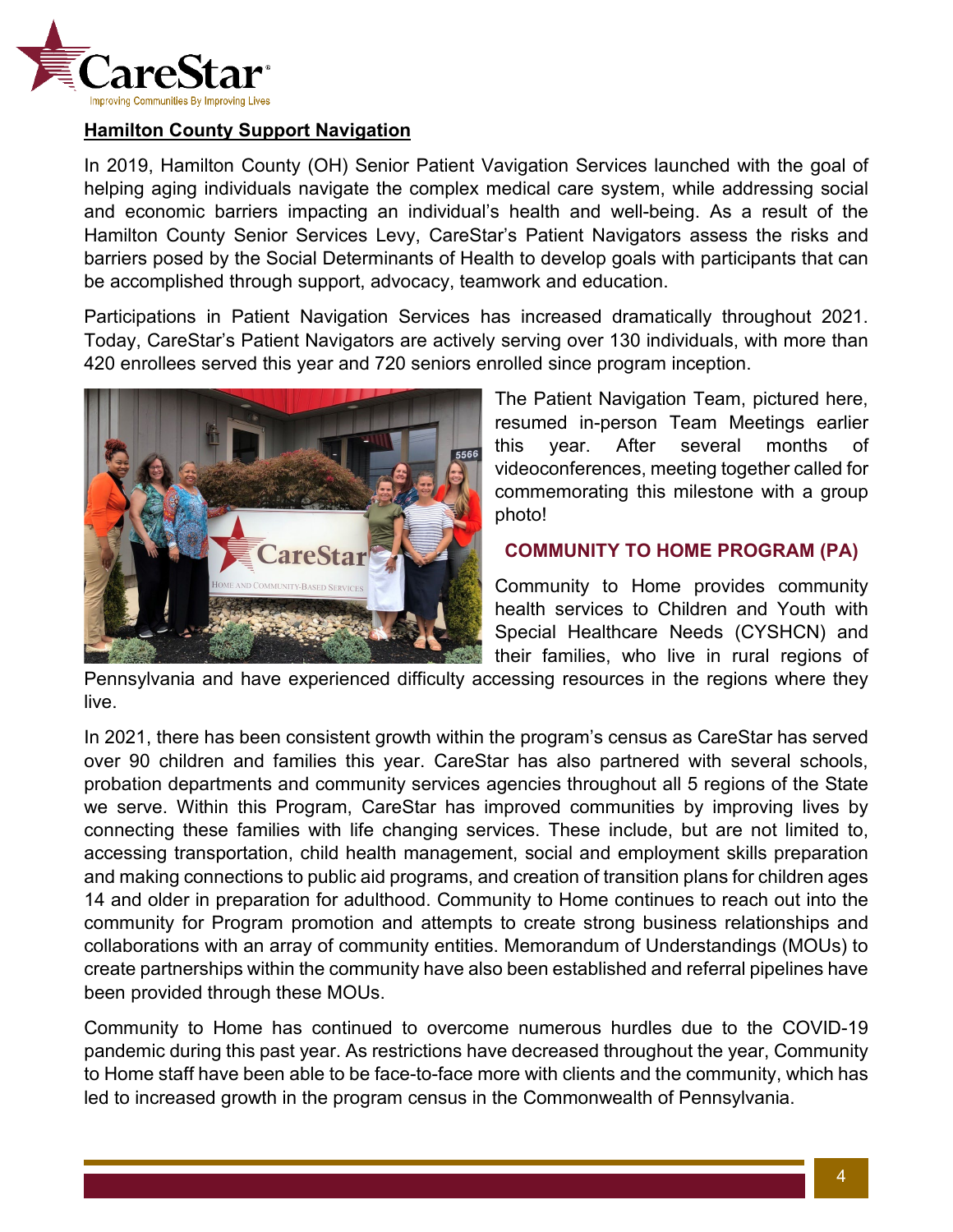

### **SICKLE CELL DISEASE COMMUNITY-BASED SUPPORT PROGRAM**

<span id="page-4-0"></span>CareStar officially launched the Sickle Cell Disease Community-Based Support Program in March of this year as we were awarded contracts for the Northwest and Southeast Regions of the State of Pennsylvania to provide services for individuals diagnosed with Sickle Cell Disease (SCD). This program is designed to provide services and supports for Pennsylvania residents living with SCD, so they can live healthy and productive lives. CareStar and the Pennsylvania Department of Health are working in collaboration to promote this new program to regional hospital systems, hemoglobin centers, schools, day care centers and other community agencies working with the SCD population. As referrals come into the program, a comprehensive Needs Assessment and a Unified Care Plan are being completed leading to a person-centered service modality, which assists program individuals to live their healthiest lives.

CareStar has seen recent momentum in receiving referrals and building a census within this program and look forward to providing premium services that will promote our Company as the preferred choice for providing services in the Commonwealth of Pennsylvania.

### **OHIO INTAKE AND ASSESSMENTS**

### <span id="page-4-2"></span><span id="page-4-1"></span>**Ohio Home Care Waiver Intake**

In 2021, the Intake and Administrative Services Team received and processed over 3,600 alerts through November of 2021 for the Ohio Home Care Waiver Program (OHCP) with approximately 2,400 assessments completed. Assessments have mainly been telephonic due to the COVID-19 Emergency Protocol however face-to-face home visits resumed in September 2021. The Intake Department included six (6) full-time Assessors, nine (9) Flex Assessors and QI Supervisors completing assessments. The Intake Department continues to make referrals and level-of-care determinations Statewide, allowing individuals to remain in their homes safely and independently.

### <span id="page-4-3"></span>**Single Entry Point (SEP) Program**

Through CareStar's partnership with the Ohio Benefits Long-Term Services and Supports Department, the Single-Entry Point (SEP) Program served thousands of Ohioans in 2021. The SEP work is telephonic and entails the completion of a long-term services and supports questionnaire (LTSSQ) and Support Navigation, where employees assist individuals in navigating the complex healthcare and service network. The Team received and processed 5,440 referrals through November 2021 and were able to send referrals and community resources to support members of the community throughout the State of Ohio. With the continuous changes 2021 has brought, people were still able to rely on our services to navigate and guide them through these challenges.

### <span id="page-4-4"></span>**Buckeye Health Risk Assessments/ Buckeye HEDIS**

CareStar continues to partner with Buckeye Health Plan to complete initial and annual Health Risk Assessments (HRAs). CareStar has received a total of 22,700 members to provide outreach and completed 3,923 HRAs through November 2021. In addition to the HRAs, CareStar partners with Buckeye Community Health Plan to assist members diagnosed with diabetes, in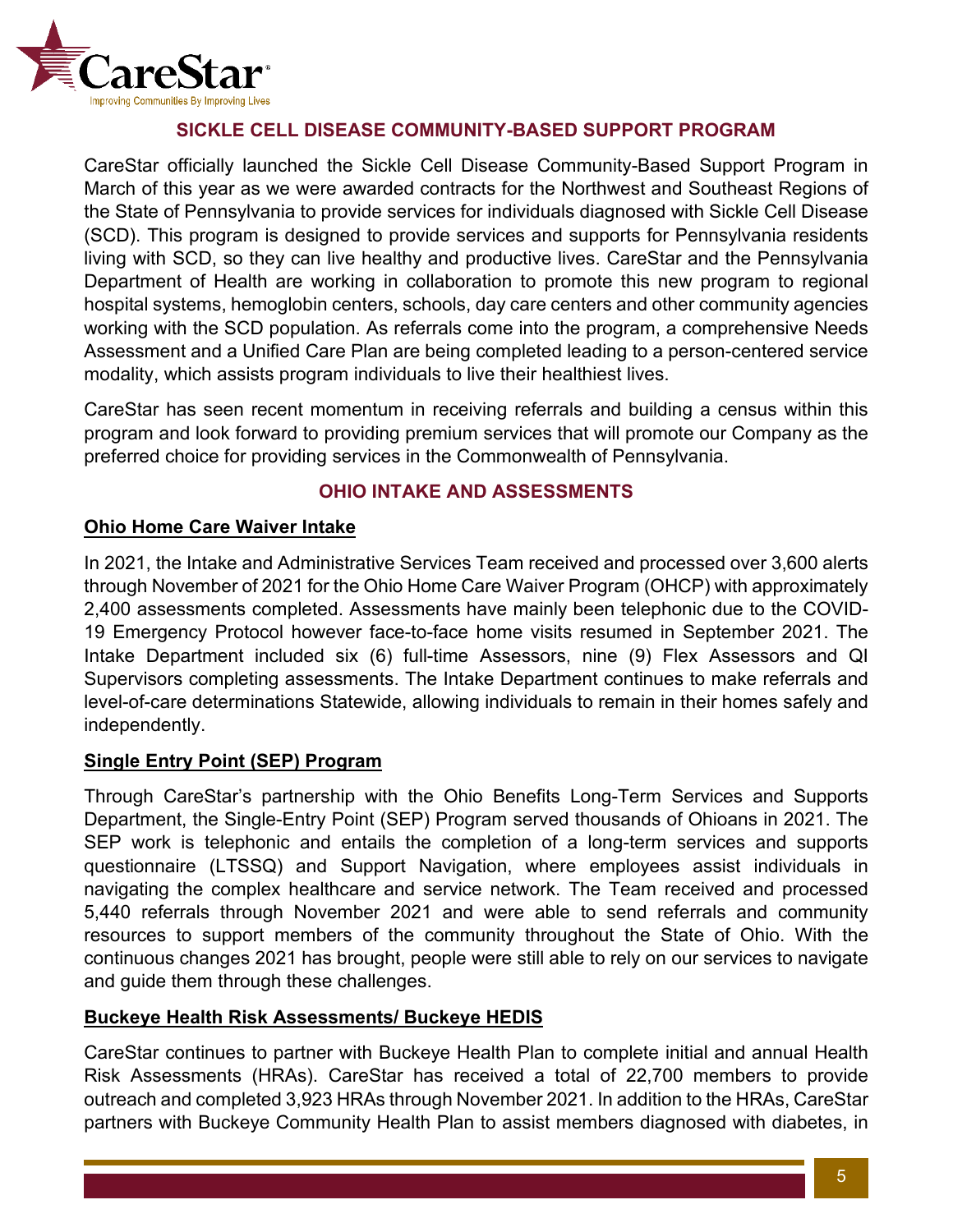

obtaining optimal health by removing barriers faced in their healthcare journey. CareStar has provided outreach to over 1,385 members and has enrolled 163 members this year. Currently, Buckeye HEDIS has 244 enrolled members.

CareStar participated in the yearly Buckeye Delegated Vendor Oversight Audit for 2021, including the HRAs and Buckeye HEDIS work. The purpose of the audit is to conduct an annual review of the contracted services between CareStar and the Buckeye Health Plan to ensure compliance with the various program and contractual requirements. CareStar completed the audit successfully with a final score of 99.7%.

### <span id="page-5-0"></span>**Ohio Department of Developmental Disabilities (DODD) Options Counseling Program**

In 2021, CareStar fulfilled its contract with the Department of Developmental Disabilities (DODD) of offering Options Counseling to individuals residing in Intermediate Care Facilities (ICFs). Since its inception in 2015, CareStar has received over 4,300 referrals, resulting in over 270 individuals requesting waivers and fulfilling our mission to Improve Communities by Improving Lives!

Moving forward, DODD is planning to continue to offer Options Counseling to residents of ICFs by trained ICF staff. This would not have been possible without the successful work and feedback provided by CareStar over the last six (6) years. Because of the dedication and expertise of our staff, CareStar has formed a strong partnership with DODD and hopes to work with them more in the future!

### **OHIO HOME CARE WAIVER CASE MANAGEMENT**

<span id="page-5-1"></span>Throughout 2021, Ohio Home Care Waiver Case Management Improved Communities by Improving Lives through our ongoing commitment to ensuring individuals reach their goal to live safely in their home and community setting. Protocols were adjusted in 2020 to meet State and Federal guidelines related to the COVID-19 Public Health Emergency (PHE). These adjusted protocols continued into 2021.

Over 1,000 individuals were newly enrolled onto the Ohio Home Care Waiver through November of 2021. New Case Managers joined our teams and clinical staff mentored and guided several college students to complete their internships.

Case Managers worked diligently to obtain information necessary to assist their individuals through "telephonic or video" visits. Starting in September of 2021, abiding by Ohio Department of Health and Centers for Disease Control (CDC) protocols, Case Managers and Assessment Specialists retured to in-person visits. Through changes in protocols and new directives, our overall patient satisfaction and program compliance rates continue to remain above 90%.

### <span id="page-5-2"></span>**Home Modification Department**

The Home Modification Department Improved Communities by Improving Lives in processing over 1,800 requests for individuals on the Ohio Home Care Waiver (OHCW) Program. The CareStar Home Modification Department staff is made up of four (4) Home Modification Specialists and one (1) Home Modification Coordinator that assist individuals enrolled on OHCW with access to services and healthy living environments in their homes and communities.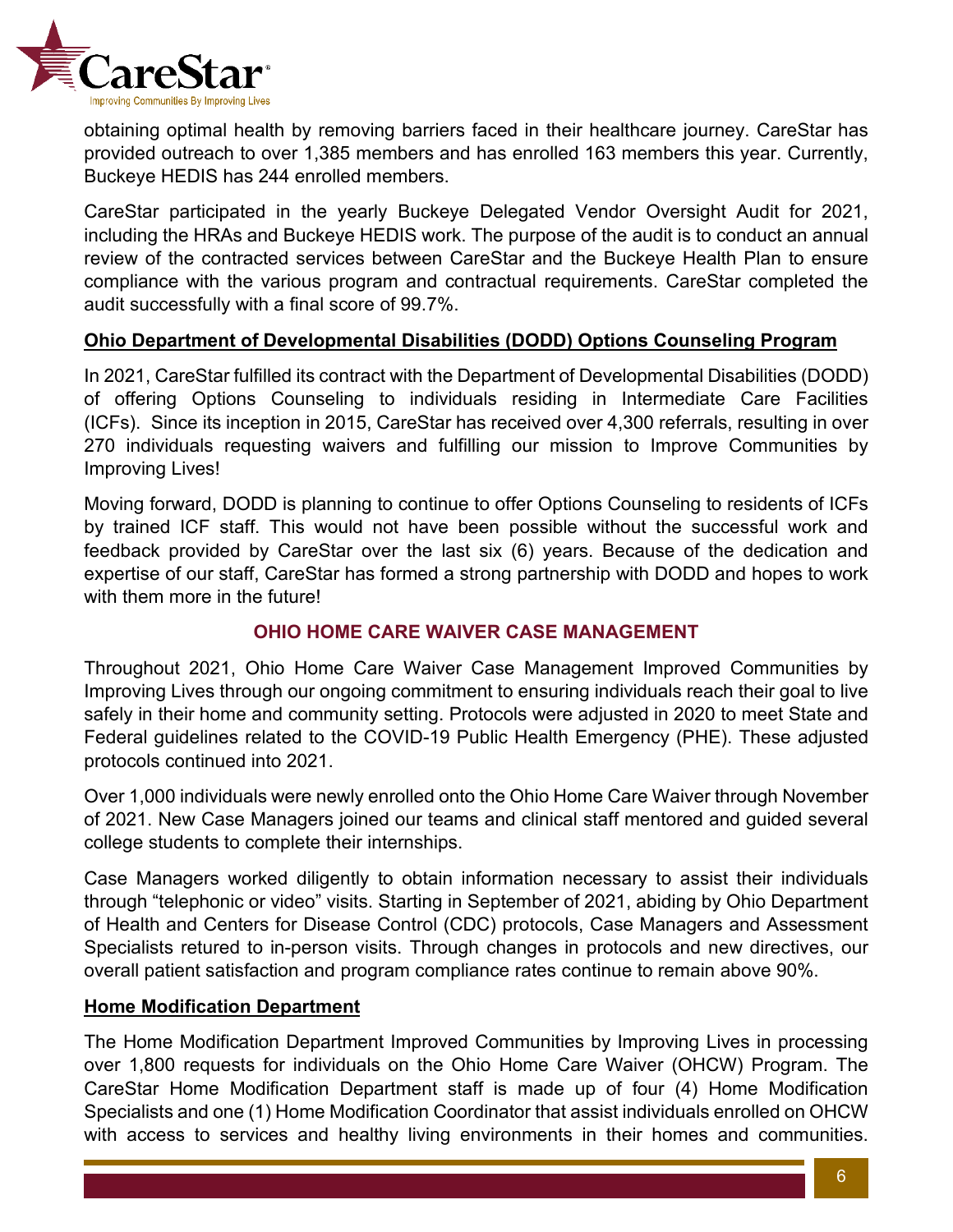

Department staff are skillful in their review of all requests for accessible home modifications, home maintenance and chore services, adaptive assistive devices, accessible vehicle modifications and medical supplies. These five (5) employees worked diligently through the ongoing challenges of the COVID-19 Public Health Emergency to collaborate with individuals, Case Managers and Providers to ensure that needs could be met, while following proper safety guidelines and protocols.

#### **SPECIALIZED RECOVERY SERVICES**

<span id="page-6-0"></span>Throughout 2021, the Specialized Recovery Services Department Improved Communities by Improving Lives by approaching each interaction as an opportunity to inspire change with positive energy, kindness, and ongoing support and by fostering awareness of each individual's unique and positive attributes. As 2021 comes to a close, the Specialized Recovery Services Program (SRSP) is proud to have a census of nearly 9,750 individuals. The census growth this year resulted in 16.73% departmental growth!

SRSP staff continued to provide crucial support to our individuals, despite the challenges that the COVID-19 pandemic presented. Our individuals continued to receive the same high standard of support via a combination of telephonic assessments, 3-ways calls to Providers and telephonic recovery management. The SRSP staff continued assessing new individuals for program eligibility, which helped them gain access to medical coverage and increased community supports. In September, SRSP staff resumed efforts to conduct in-person assessments and visits, while taking into consideration each individual's unique concerns, needs and circumstances. A solution-focused approach to these efforts has allowed SRSP staff to make modifications to processes that increased the comfort level for individuals regarding home visits and enabled us to closely monitor for health and safety concerns.

SRSP staff continued to work tirelessly to maintain contacts and resume visits with our individuals throughout this past year. SRSP staff are flexible and creative in meeting individuals where they are in life and modifying situations to improve comfort and maintain high standards of safety. Ongoing collaborative efforts with Managed Care Providers, Medical Providers, Behavior Health Providers and Natural Supports have helped ensure continuity of wraparound support services. SRSP staff continued to assist in navigating Medicaid processes, connecting individuals with essential resources and helping them to meet their goals. We remain focused on providing support for all individuals, so they no longer feel isolated and can be certain they have support when any future difficulties arise. These individuals have all struggled with depression, anxiety, post-traumatic stress, and/or significant physical health crises, that have been debilitating in nature and challenging to overcome.

SRSP staff support and assist one another, to ensure the needs of each individual remains primary. They embrace ongoing learning opportunities and the importance of joining together as a team to share knowledge, foster professional growth and encourage each other to remain focused on the small daily successes of the job, which add up to large victories for the individuals involved. Despite numerous challenges, CareStar SRSP staff receive an abundance of positive feedback for the services and supports provided each day that has led to improved outcomes and positive life changes. Often it is noted in Patient Satisfaction Surveys and face-to-face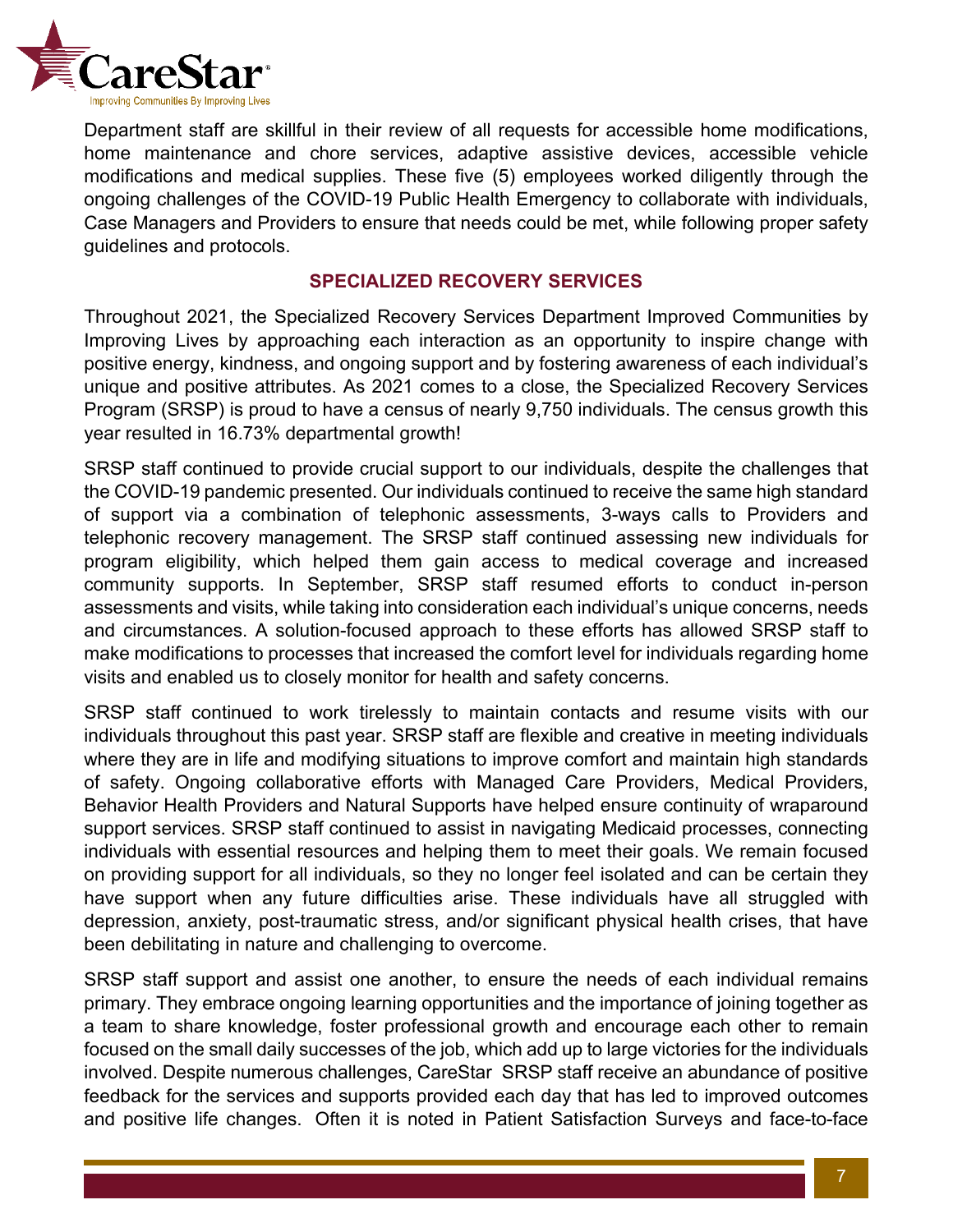

interactions that by providing advocacy, support, and compassion, SRSP staff are able to impact lives, convey care and compassion, and aid a vulnerable population.

### **GEORGIA CLINICAL**

<span id="page-7-0"></span>Because the need for physical or social distancing continued throughout the year due to COVID-19, there was reluctance by some Providers to allow Intensive Support Coordinators (ISCs) access to Individuals in their residences or other community settings. Using algorithms developed both internally by CareStar staff, and externally, by the Department of Behavioral Health and Developmental Disabilities (DBHDD) Office of Health and Wellness, along with a Surveillance tool developed through the combined effort of representatives from each Support Coordination Agency, employees determined when an in-person visit was appropriate and when other means should be employed to conduct the required visit safely. Utilizing this very methodical approach allowed us an objective means of accomplishing our contractual obligation and ensuring the health and welfare of CareStar team members and the individuals we support.

In June, we participated in our first external Quality Review since December 2017. The Review was conducted by Qlarant on behalf of the DBHDD and was completed remotely over a five (5) day period. Our Review was successful with a passing score of 89%. Using feedback from the Review, and in conjunction with internal Quality Improvement staff, we revised our internal Audit Tool to ensure we achieved DBHDD's expectations and adhere to program-related policies. We revised several documentation tools to facilitate ISC's ability to capture findings during visits and ancillary contact encounters seamlessly. Honing our review and oversight process in these manners will undoubtedly yield an even better outcome with the next Quality Review.

We held All Staff meetings in-person and remotely this year. Staff agree that meeting in-person is preferred and allows for better engagement and connectivity. When remote meetings were held, we were still able to be face-to-face, using HIPAA-compliant video-conferencing.

Even with limited marketing and networking opportunities this year, we achieved a growth rate of 15%. We surpassed our combined (Intensive SC and Traditional SC) annual census forecast.

ISCs consistently navigate challenges with professionalism and determination. Supervisors support the teams passionately and provide the guidance and leadership required to ensure success.

### **INDIANA CLINICAL**

<span id="page-7-1"></span>Throughout 2021, Indiana Improved Communities by Improving Lives by building trusting and professional relationships, understanding the importance of choice, helping identify and address concerns, and meeting individuals where they are in their life journey. Our Case Managers are active members of their local communities. Our Case Managers have a vast background, including being parents of individuals who receive Waiver services.

We are proud to share that a Case Manager in Indiana received the Inspire Award in October 2021 for his shining example of all 5 CareStar core values. This Case Manager routinely demonstrates his commitment to his work by refusing to ever stop or take "no" for an answer. He provides Case Management in a quality manner by being available for his teams and finding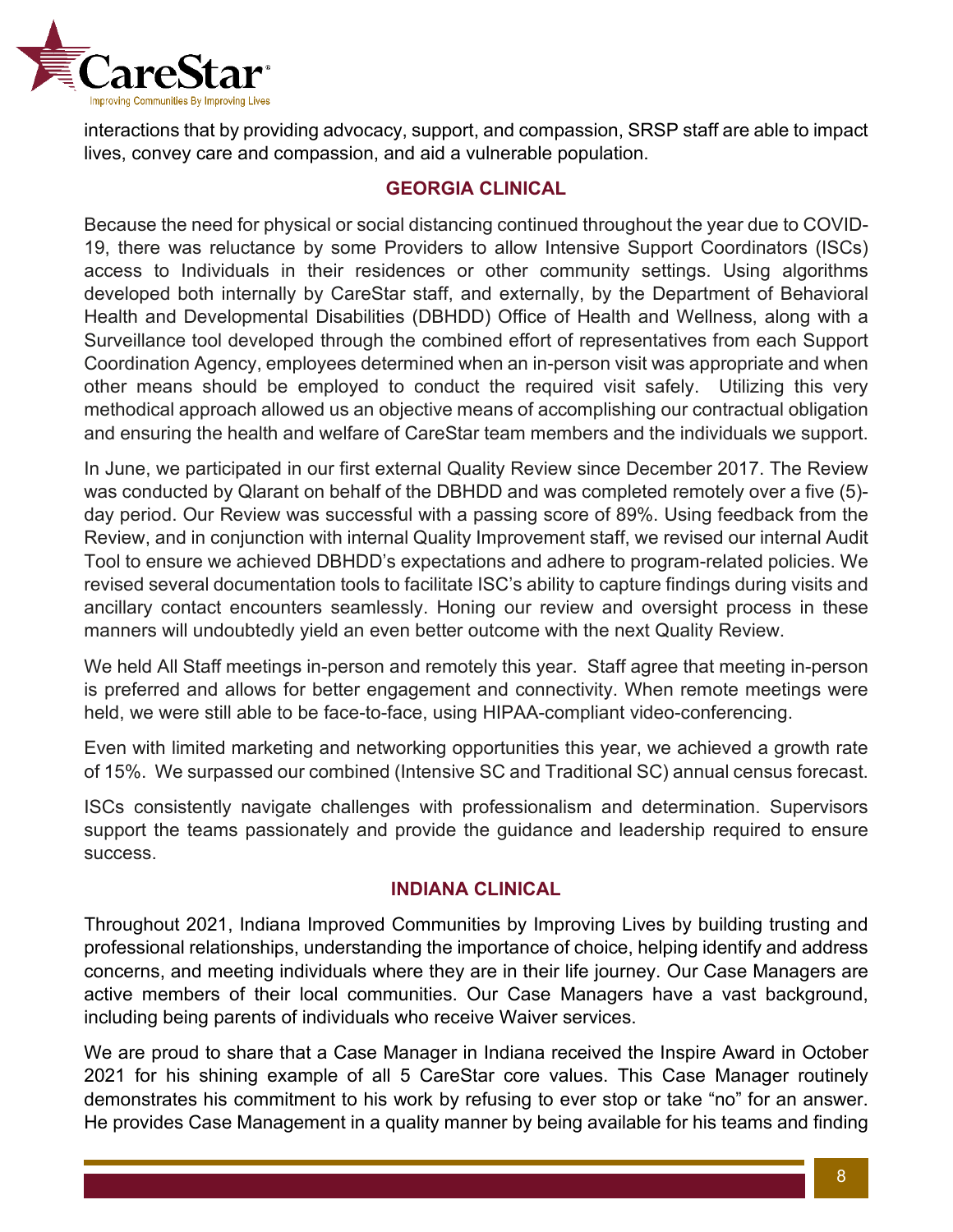

the answers when he does not have them. Teamwork is frequently repeated throughout his style of case management as demonstrated by his Team Meeting notes and service outcomes. This Case Manager possesses great integrity by exhibiting a profound level of loyalty and professionalism to both individuals and Providers, even in more uncomfortable situations, which require him to be a more assertive advocate.

The DDRS Program encountered some challenges in 2021, but we faced them head on and overcame the adversity. On October 1, 2021, CareStar of Indiana was selected as one (1) of six (6) Case Management Companies (CMCOs) to be awarded a DDRS Waiver Program contract. We remain vigilant in our pursuit of excellence and are optimistic that our efforts will be successful. Because the State has reduced the number of agencies to provide Case Management Services, CareStar anticipates a significant census growth. Indiana Clinical Services participated in six (6) in-person and six (6) virtual Meet and Greet events, which allowed Individuals and Families to engage in conversation with the Awarded Case Management Organizations. The Meet and Greets were both humbling and rewarding opportunities, while the State of Indiana digests the impact of the Case Management Innovation. As 2021 comes to a close, our current DDRS Waiver census is 3,293 and we are confident we will exceed the goal before the end of the calendar year!

Indiana Clinical Services has seen rapid growth in the Aged & Disabled/Traumatic Brain Injury Waiver Programs. Case Managers have remained diligent in securing alternatives to nursing facility admission for older adults and persons of all ages with a disability. Case Managers have moved swiftly, yet carefully, to navigate through barriers of securing Providers. As 2021 comes to a close, our Aged & Disabled/Traumatic Brain Injury Waiver census is 697, which is 576 cases above forecast! We expect to continue to see rapid growth in this program for several months into 2022.

### <span id="page-8-0"></span>**Personal Services**

In 2021, CareStar Personal Services Improved Communities by Improving Lives by continuing to provide Personal Services to the communities of Northern Kentucky, Cincinnati, and the surrounding areas. Our faithful Caregivers have continued to provide Personal Services amid the Global Pandemic. Our Caregivers are tireless workers. But to them, the job is not about the paycheck, it is about the "giving" and the desire to make the day a little better for the individuals we serve.

CareStar Personal Services remains dedicated to continued outreach for both Caregivers and Clients. This has occurred throughout local communities, churches, facilities, and College Job Fairs. CareStar recognizes it takes a special kind of person to be a Caregiver to ensure individuals and families are delivered the highest caliber of care.

During 2021, CareStar pursued a business opportunity with Clermont County Senior Services' Home Options Program. CareStar submitted a proposal and, beginning in January 2022, we plan to offer Homemaker Services to residents of Clermont County, Ohio! CareStar Personal Services is encouraged about this opportunity and believe we have a bright future ahead of us.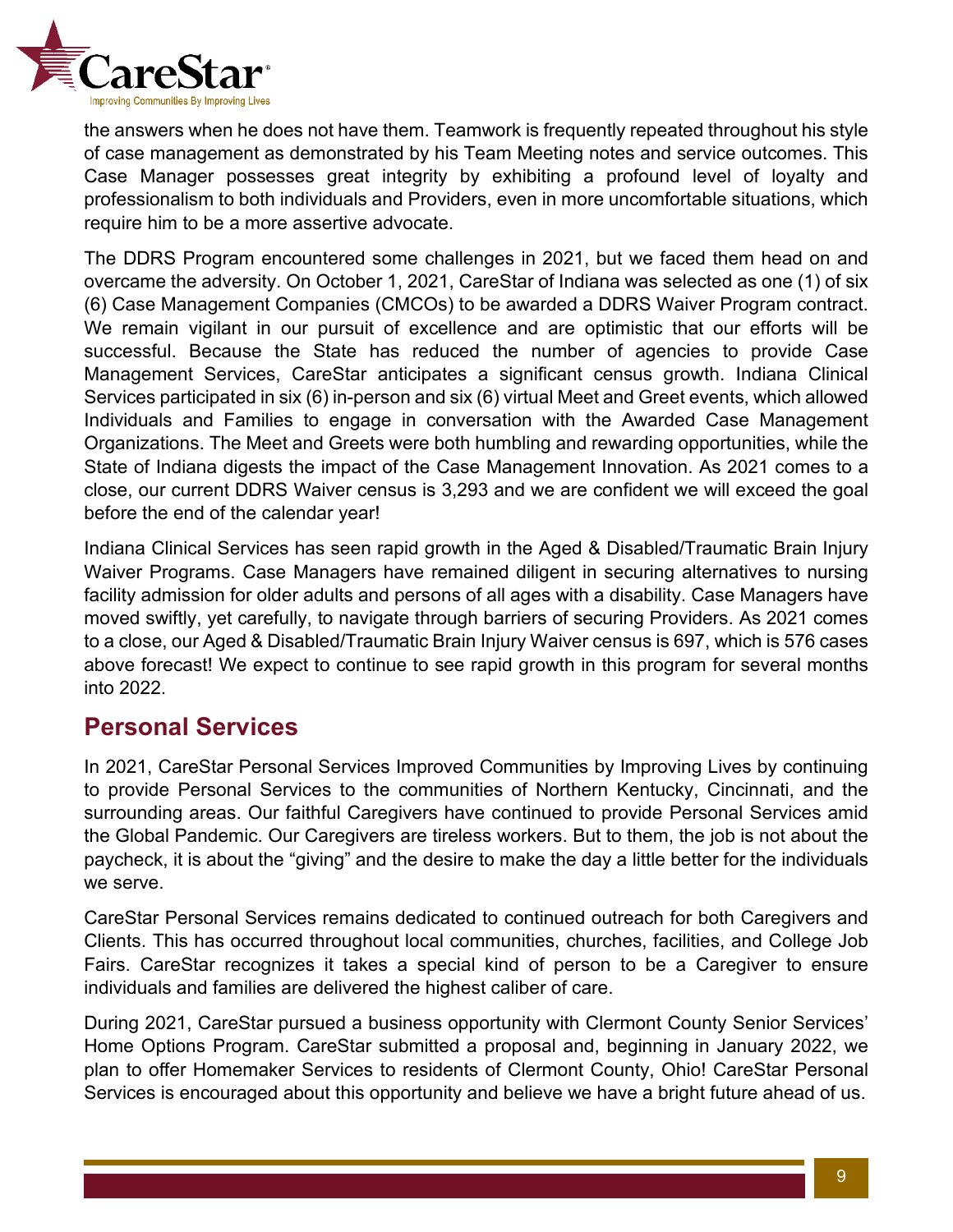

## <span id="page-9-0"></span>**Support Services (Administration)**

Support Services has made some incredible improvements throughout the year. The Team is involved in many internal processes for the organization, as well as our communities. Our Team plays a crucial part in facilitating the OHC and SRS Waivers, and has worked to continuously improve support across other departments and programs.

Our Support Services Team assists with over 120 tasks and projects, a 9% increase from last year, but much of our growth has been expanding under tasks previously assigned. These tasks range from above-mentioned Waiver Programs, Billing, Customer Service, Mailing, Internal Audits, Marketing, Data Entry and Research. Support Services Supervisors ensure team members are cross-trained in many areas to maintain and improve efficiency.

The Support Services Department is made up of Full-time staff and Flex staff of Master, Undergraduate and high school students, we effectionately refer to as "Rising Stars." Our Fulltime staff provide the core knowledge, mentorship and experience of what we do, and the work is supplemented by the Rising Stars, who gain practical business and healthcare experience, while providing great service to individuals. Our Full-time staff has an average tenure of 11 years! They are an important piece of the puzzle in completing all of the assigned work.

CareStar's Rising Star Internship Program continues to be an integral part of the CareStar administrative operations. CareStar has hosted 60+ Rising Stars in Support Services since beginning the Program in 2017. The Rising Stars contribute to the SEP and Intake Programs, alongside various projects from the Finance and Revenue Cycle Department, IT, CareStar Learning and Human Resources. The Rising Stars are crucial for expanding our business in their work through Marketing, Research and Request for Proposals (RFP).

### <span id="page-9-1"></span>**Quality Improvement**

Members of the Quality Improvement (QI) Department attend to their job responsibilities as another means for supporting CareStar's mission of "Improving Communities by Improving Lives." During 2021, the QI Team, in conjunction with the Clinical Team, expanded the number of retrospective chart audits completed across our programs. Nearly 1,600 chart audits are expected to be completed in 2021, which represents an increase of 57% from the prior year. In collaboration with CareStar leadership, the QI Team continues to monitor and fulfill quality standards as guided through our three (3)-year accreditation from the Commission on the Accreditation of Rehabilitative Facilities (CARF).

QI has seen 17.7% increase in Satisfaction Survey responses as compared to the previous calendar year. Nearly 2,777 survey responses have been received across all Programs in the States of Ohio, Indiana, Kentucky, Pennsylvania and Georgia. Satisfaction among program participants remains high, with 9.7 out of 10 expressing satisfaction with CareStar services.

Members of the QI Team conducted over 116 initial assessments for applicants of the Ohio Home Care and Specialized Recovery Services Programs. They participated in the development, coordination, narrative development and editing for ten (10) Request for Proposals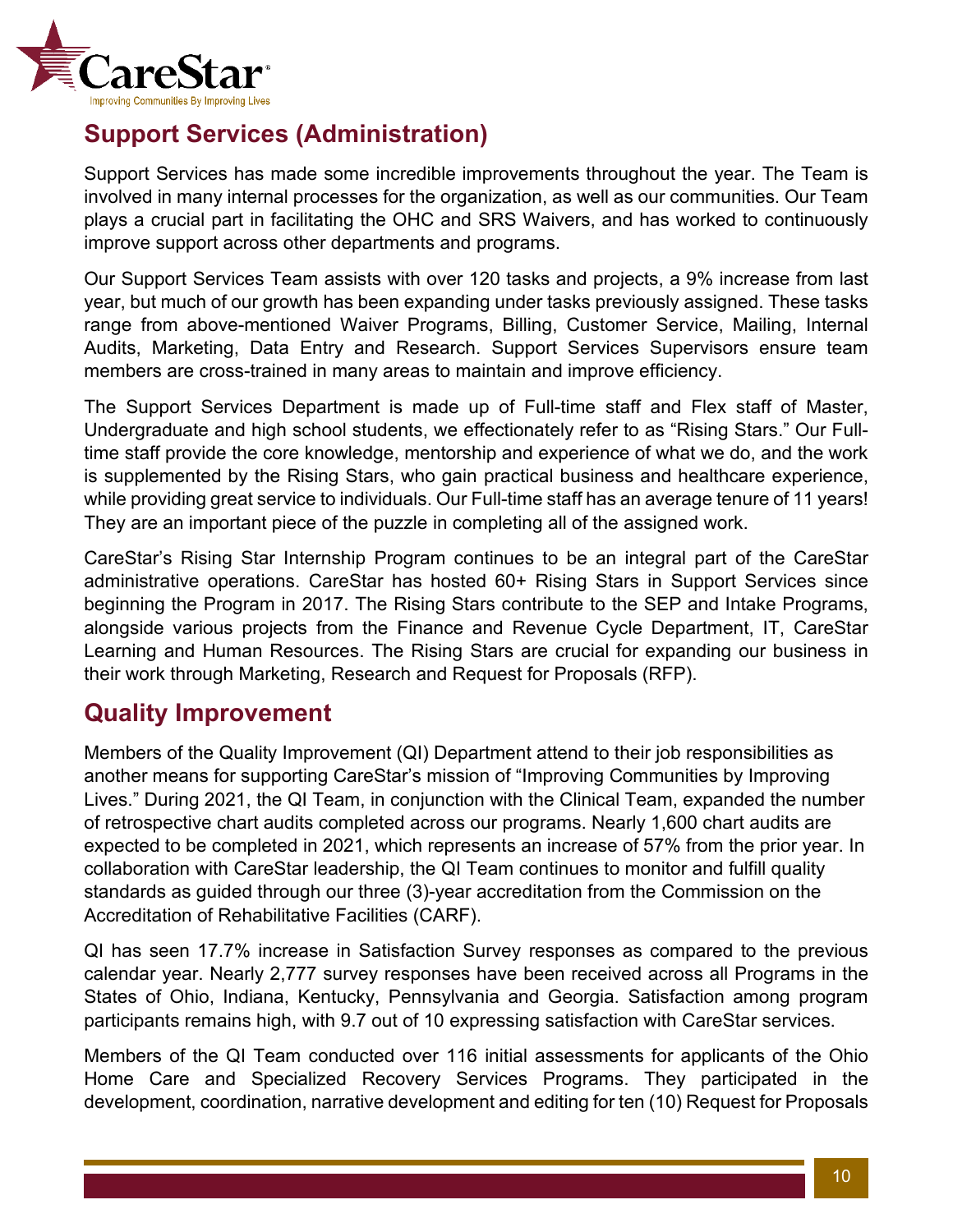

(RFPs), or other business proposals, submitted by CareStar, Inc., or CareStar Community Services during the calendar year.

Throughout 2021, the QI Department assisted in responding to the needs of over 2,200 afterhours callers by addressing the caller's question or making a referral to the clinical staff member on duty. Additionally, they served as a resource for the fulfillment of records requests, as well as addressing and monitoring compliance with HIPAA regulations. The QI Team has developed a new internal report that summarizes QI Department activities on a quarterly basis.

The QI Team has two Inspire Award winners to congratulate! Erika Schoff and Erin Cooper were recognized for best representing CareStar's Core Values of Service and Innovation in this year's Inspire Awards. Congratulations to Erika and Erin!

The upcoming calendar year promises to be one where the QI Team can continue to make an impact by: facilitating a successful CARF Accreditation Survey in the fourth quarter of 2022, renewing its QIO-like Certification, supporting quality processes, reporting and data analysis for both new and existing clinical programs, across all States in which we operate.

## <span id="page-10-0"></span>**Business Development and Marketing**

The Business Development and Marketing Team contributed to CareStar's success by fulfilling the Mission of "Improving Communities by Improving Lives."

In 2021, CareStar maintained services for Cuyahoga County Home Health Aide Training by winning the new contract for providing the online training. In Indiana, CareStar was awarded the Case Management Services Contract with five (5) other Providers. CareStar is positioned well to serve Indiana individuals.

In November and December 2021, a Team of CareStars and RisingStars worked tirelessly on a major proposal for OhioRISE, a newly created program to deliver comprehensive mental and behavioral services to children, teens and their families. The anticipated notification of the award will be mid-January 2022.

The Rising Star Team, as well as a core team of CareStars, helped in reviewing close to 2,600 bids and grants, as well as other opportunities to continue CareStar's growth. In addition to searching for business opportunities, CareStar developed a relationship with the Appalachian Children Coalition and gave presentations to healthcare leaders in North Carolina and Georgia. Finally, the contract for Pennsylvania's Sickle Cell Disease began in 2021 with a series of meetings and collaborations with various entities in Pennsylvania. The program is off to a great start!

# <span id="page-10-1"></span>**Outreach Efforts**

### **ACCREDITATIONS AND AWARDS**

- Sickle Cell Disease Program Launch.
- Indiana DDRS Contract Award.
- Cuyahoga County Division of Senior and Adult Services Training Contract Award.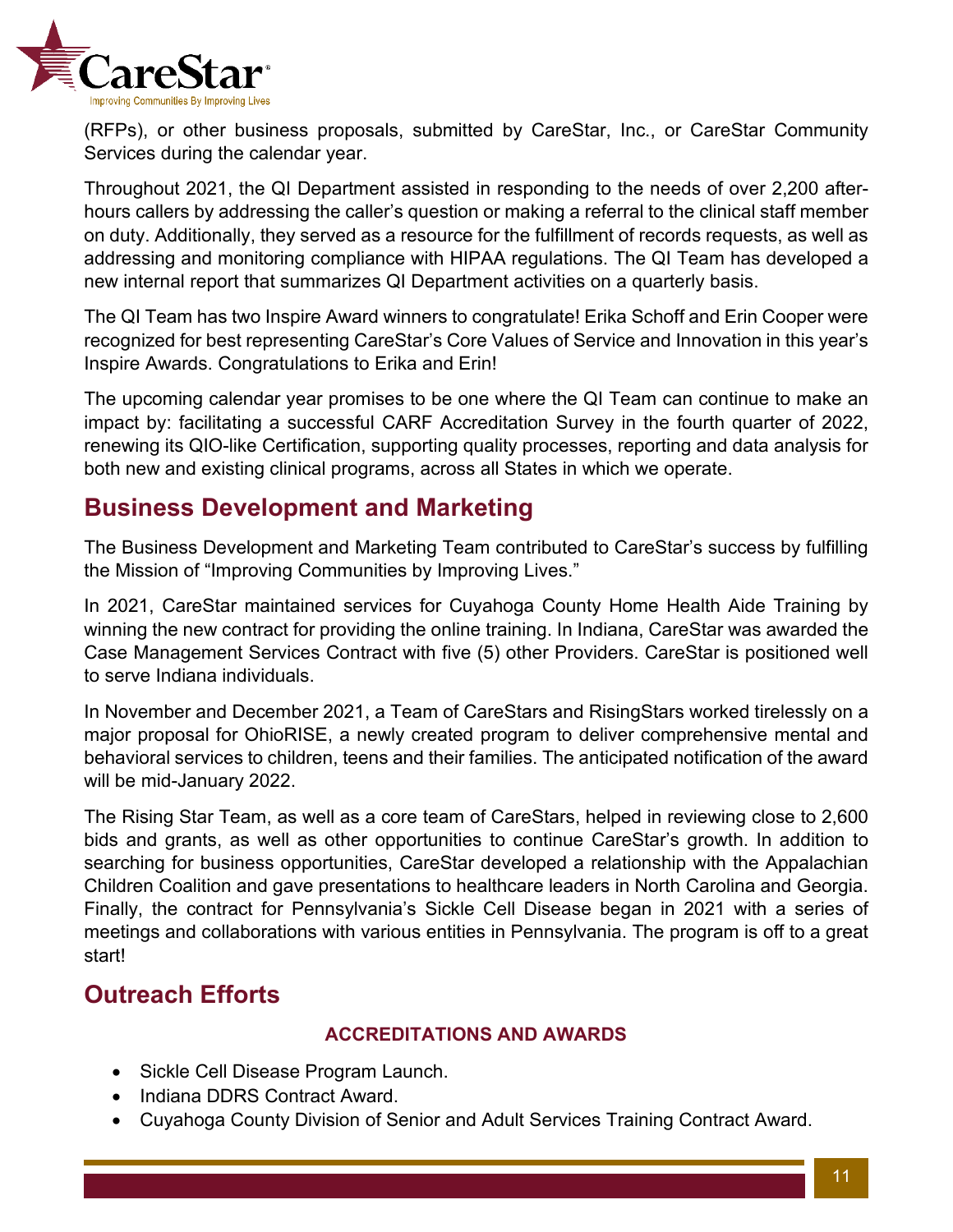

- Clean HITRUST Audit for CSIS and CareStar.
- Clean Ohio AAA and Buckeye Health Plan Audits.
- Clean Financial, 401k and ESOP Audit.

### **CARESTAR COMMUNITY SERVICES**

<span id="page-11-0"></span>A team of CareStars and RisingStars again took great strides in researching and developing four (4) distinct programs to launch services offered by CareStar Community Services. The programs address the need to reach out to vulnerable, disadvantaged populations, as well as Seniors. A mentoring program was developed to address the needs of disadvantaged high school students to attain post high school education (apprenticeship, associate's or bachelor's degree) to improve their earning potential and hence reduce poverty.

A second program for foster children transitioning out of the Foster Care System was also developed to assist in finding jobs and educational opportunities, while providing support as they transition into adulthood. A third program is focusing on juveniles, who have been involved in the Juvenile Justice System. The goal is to help those juveniles overcome obstacles as they transition into adulthood with care and support from CareStars. The fourth program focuses on seniors providing Healthcare Navigational Services. This program is an adaptation from CareStar's contract with Hamilton County Senior Services. The programs are being presented to communities and Counties in the State of Ohio and other States.

As we part with 2021, we are thankful to the CareStar Team for the collaboration and proficiency and knowledge in their fields. Our continued success depends on our ability to collaborate within CareStar and with other organizations. Those relationships are crucial to our success and will help us maintain continued growth.

### **CARESTAR GIVES BACK**

### <span id="page-11-1"></span>**Internship Programs**

CareStar provides a robust Internship Program through which students in various business, healthcare, psychology and social work fields can build their resume and contribute to our ability to Improve Communities by Improving Lives. From high school students at DePaul Cristo Rey High School in Cincinnati, Ohio, to Master's level Social Work and Health Services Administration at Xavier University in Cincinnati, Ohio, CareStar interns complete valuable tasks that support Operations, Finance, Human Resources, Business Development and Marketing. There is not a business function interns do not see, experience and positively impact. The list of schools and universities continue to broaden and are listed below:

- DePaul Cristo Rey High School.
- Elder High School.
- Cleveland State University.
- Xavier University.
- University of Cincinnati.
- Ohio State University.
- Mount St. Joseph University.
- Thomas More College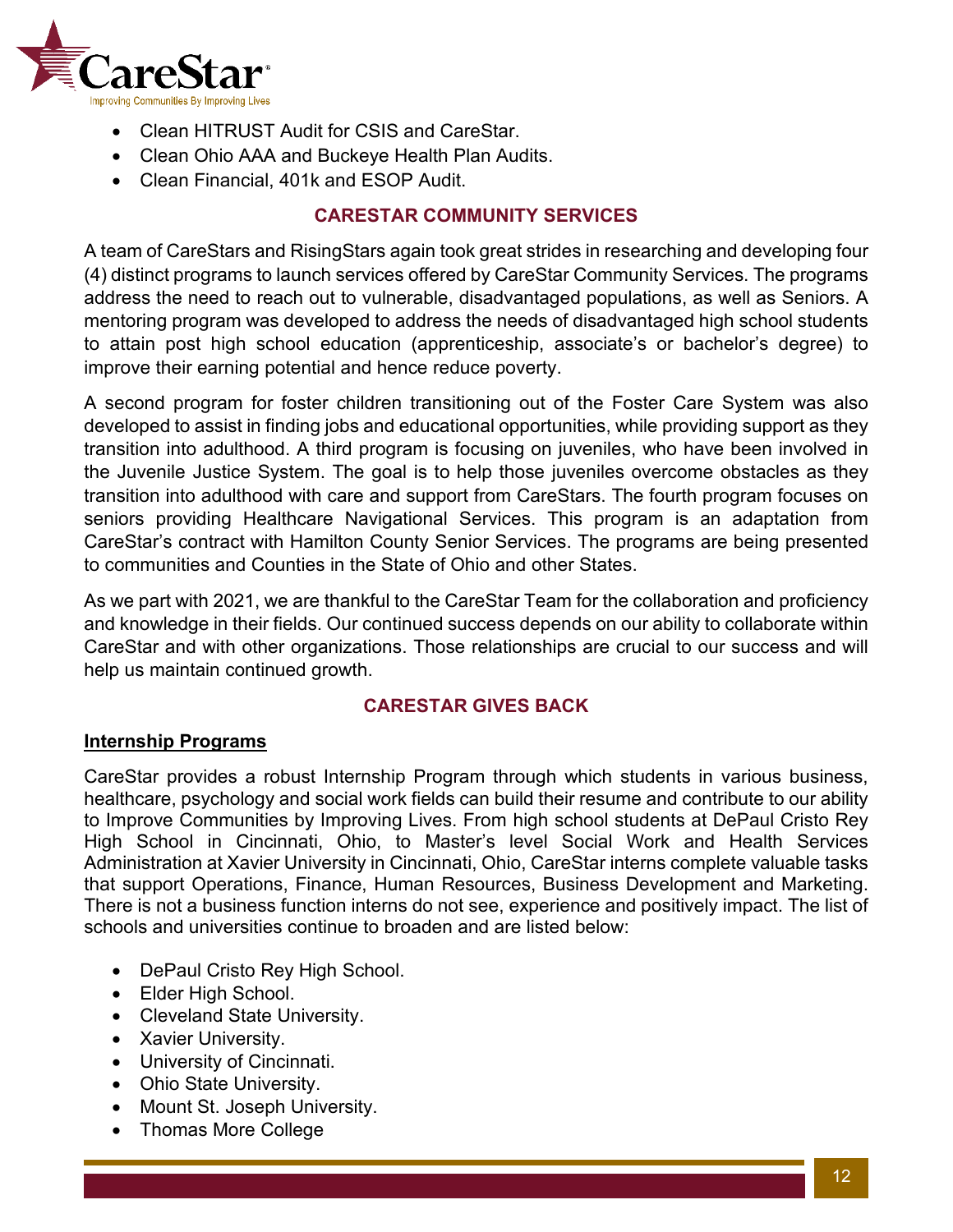

- Northern Kentucky University.
- Spring Arbor University.

These strong partnerships also play a key role in CareStar's long-term recruiting strategy where the experience gained through the internship qualifies them for roles in Clinical or Administrative Departments.

#### **Ms. Wheelchair USA**



We continued our great partnership and support of the Ms. Wheelchair USA Pageant in 2021. The Pageant was back in-person this year and brought back CareStar's ability to assist through sponsorship and volunteering. Thank you to Paul Howe and Donna Keener for volunteering! CareStar continued as an official sponsor of the pageant at the "Activity Level" sponsorship where we were able to sponsor the Giving Back Event, very much consistent with our core values. The Pageant remains an inspiring event that attracts contestants from around the country to Northeast Ohio every year. If you have not heard of it or have not tuned into the festivities, we would encourage you to do so. We think you will be touched by the organization and all involved. The below words of appreciation from

the contestants help encompass why this is an important event for CareStar. Congratulations to the Dane Foundation for their ability to complete this great event!

"Dear CareStar, Thank you so much for being such an invaluable friend and sponsor to Ms. Wheelchair USA. Competing in my very first pageant of any kinds is a dream come true, but to advocate and compete in Ms. Wheelchair USA's disability pageant has meant the world to me, empowered and enhanced my advocacy and given me tremendous purpose." – Sarah Tompkins, Ms. Wheelchair Pacific Coast USA

"Being very thoughtful seems to be your specialty and so this brings with warm appreciation within this "thank you" that's sincere as it can be. Thank you for supporting the Ms. Wheelchair USA." – Dianna Warren, Ms. Wheelchair Ambassador USA

"Thank you for your support of the Dane Foundation and MWUSA. You are appreciated – Kendo Feeker, MS

"Thank you for your support of the MWUSA and TDF. Without his pageant would not be possible. I am very grateful." – Joci Scott, Ms. Wheelchair Northern USA

"Thank you so much for all that you do for the Dane Foundation and MWUSA. We could not do it without you." Michele Mills, Ms. Wheelchair AL



*Erica Myron, 2021 Ms. Wheelchair USA*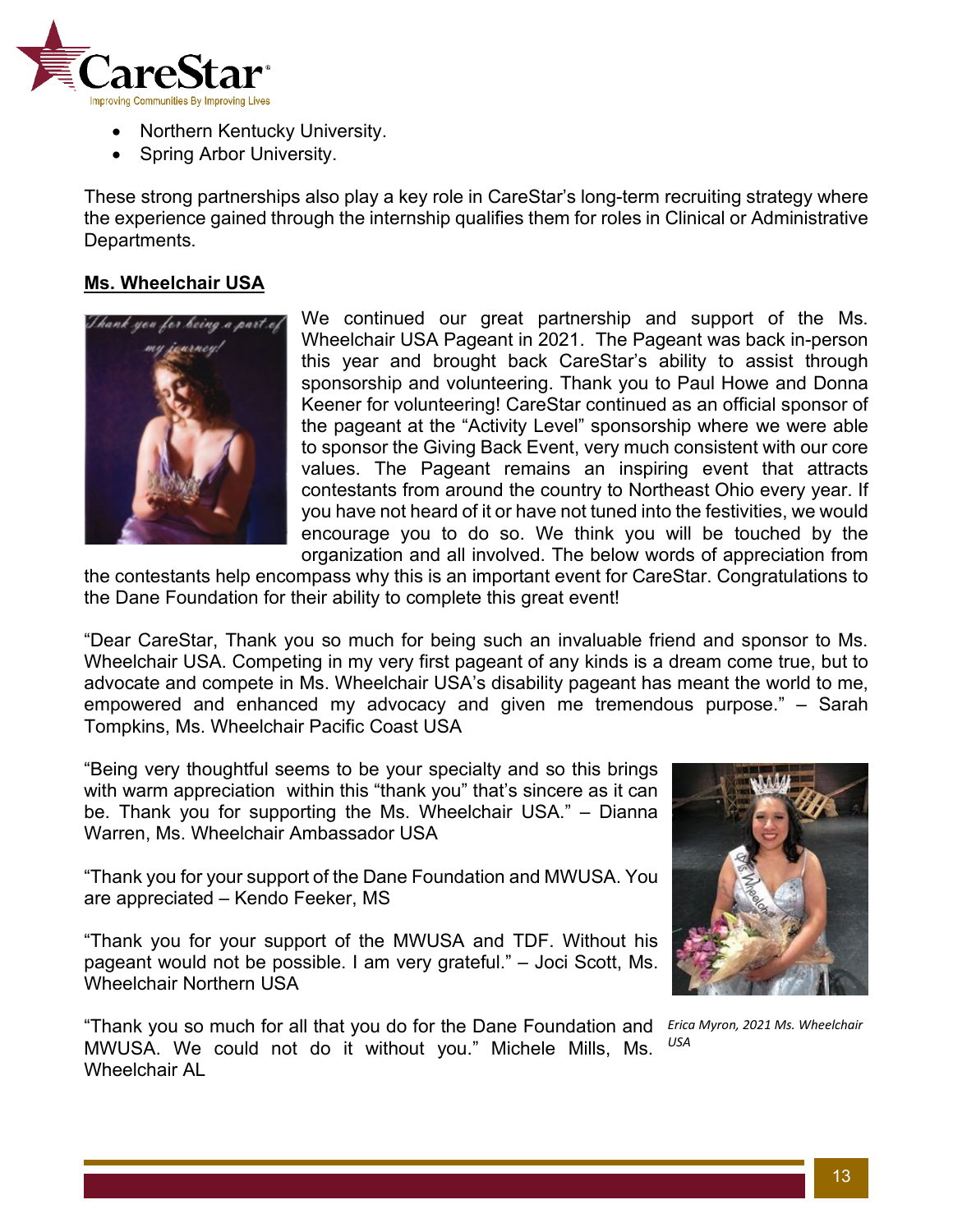

### **2021 Resource Fairs and Marketing Events**



The second half of 2021 continued the face-to-face meetings and the ability to converse with individuals about CareStar's ability to improve their lives. These events provide CareStars who display their passion for service for individuals to see first-hand. After halting many resource

and vendor fairs in 2020 or moving them to virtual fairs, we were finally able to safely continue these in 2021. CareStars attended fairs across the States of Ohio, Indiana, Georgia, Pennsylvania and

Kentucky in an effort to increase our reach into the community and increase the number of lives we touch. This was especially true in Indiana, where the recent award of the DDRS contract created 10+ opportunities across the State, and Pennsylvania where the initiation of the Community to



Home Program and the Sickle Cell Disease Program were launched and continuing to grow. Thank you to all who have represented CareStar this year!

#### **New Website Launch**

CareStar entered 2021 with a goal to implement a new website to:

- Update the backend technology to HTML5, which is more responsive to screen adjustments and mobile devices.
- Improve the Company's organization structure.
- Improve our ability to link to other sites.
- Modernize the look and feel, while retaining its simplicity.
- Finally, minimize reliance on outside vendors to manage intermin results.

This was successfully completed in April 2021 and we are proud of the result.

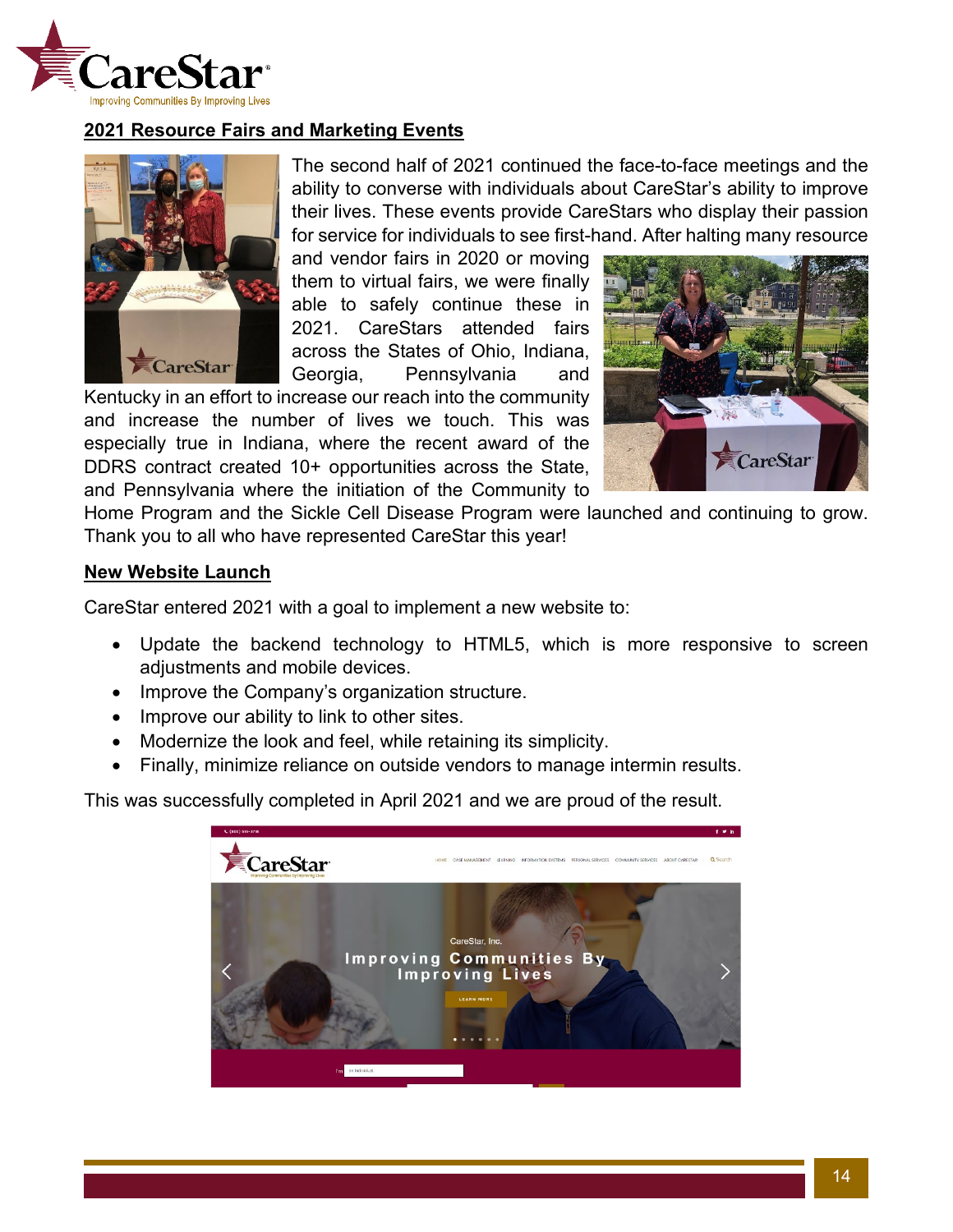

### <span id="page-14-0"></span>**Service to Our Communities**

Each employee and each Department truly embraces the call to service, beyond just the great work that is performed through CareStar. We are proud that even in the midst of the continuing pandemic CareStar employees continued to be a helping hand for those who need it most in their communities. In 2021, employees performed 8,744 hours of community service. It is truly inspirational to see multiple employees in every State CareStar operates have hundreds of Community Service Hours. Improving Communities by Improving Lives is not just the Company's mission; it is each employee's personal mission.

The list of organizations served include:

- International Friendships, INC. Christian Assembly Church
- St. Benedict Elementary Trinity Baptist Church
- 
- Strongsville Woman's League Holy Martyr's Church
- Good Will Industries Harvest Prep
- 
- Senior Citizen Services Brack-Gives-Back
- Ronald McDonald House Mathew 25: Ministries
- 
- Red Cross Fire/EMS
- 
- Kappa Kappa Gamma The Democratic Party
- 
- Alum Creek Dog Park  **Life Care Alliance**
- Mid Ohio Food Bank St. Andrews
- St. Teresa Church Xavier University
- 
- 
- National Association of Dementia **Practioners**
- Father's Rights Organization Ney Church of God
- Cherry Street Mission Adopt a Highway
- 
- 
- Backpacks for Children Underground Railroad
- Montgomery County Children's **Services**
- 
- Boonville Youth Baseball Association Boonville Swim
- Loge PTO 2<sup>nd</sup> Vice President Best Buddies
- 
- 
- St. Marks Clothes Closet Hope Sothern Indiana
- 
- 
- St. Vincent DePaul HOPE Resource Center / Garrett Recovery
	-
	-
- Faith Mission Men's Shelter • Fulton County Animal Shelter
	-
	-
- YMCA Girl Scouts
	-
- Hospice Marmom Valley Ministries
	-
- Board of Elections Pickaway Schools
	-
	-
	-
- Youth Basketball **•** The Daily Bread Soup Kitchen
- School for Autism Candield High School
	- State of Ohio Adult Gaurdianship Program
	-
	-
- Easter Seals Toldeo Police
- RICO Pet Rescue  **Logan County Santa Toy Run** 
	-
	- Worthington Manor
- Pets without parents  **Christian Athlete Ministry** 
	-
	-
- Holy Spirit Church Riley Dance Marathon
- Salvation Army  **St. Marks Soup Kitchen** 
	-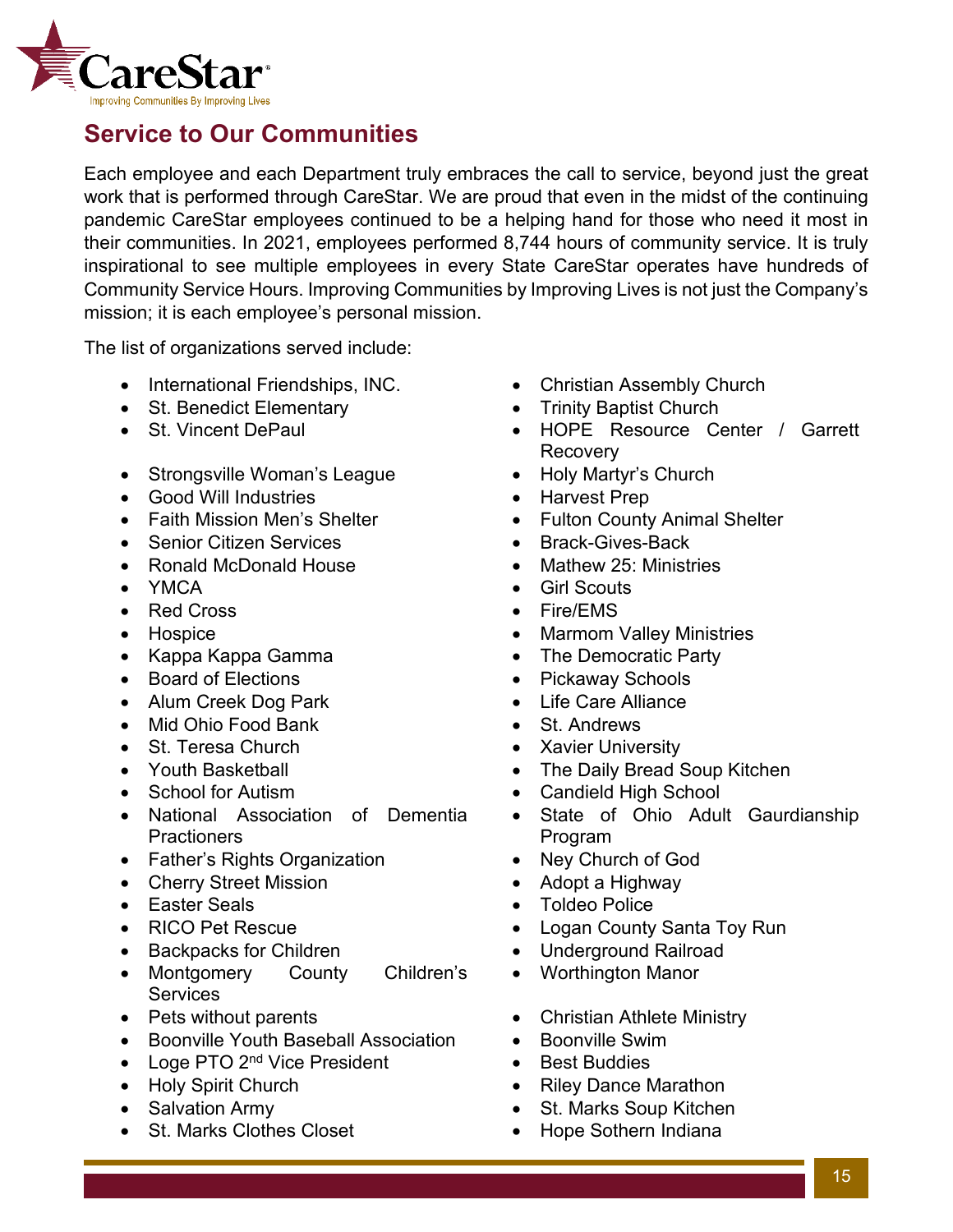

- 
- Avon Baseball Club **•** Shelterwing Wings
- 
- Indy Out of Darkness Walk Fusion Gymnastics
- 
- 
- Purdue University  **Purpose Pantry**
- Gleaners Food Pantry  **Indiana Honor Flight**
- 
- Sacred Grounds Worship Center Fair Haven Christian Church
- 
- 
- Rushville Animal Shelter • Meals on Wheels
- 
- Healthy Communities Porter Co. TRIAD
- PACE Recovery Resource Center Cancer Family Care
- 
- Hidden Valley Youth Soccer • Project Redwood
- Mayan Communities of Guatemala St. Joseph's Orphanage
- Terry Middleton's  **Westside Church of the Nazarene** 
	-
- Avon Marching Band **•** Girls on the Run of Central Indiana
	-
- Cathedral High School Food Finders Food Bank
- CASA UKANDU
	-
	-
- Sigma Sigma Sigma Sorority Indianapolis Alimnae Chapter Tri **Sigma** 
	-
- Boy Scouts/CubScouts • Owen Valley Health Campus
- Damien Center  **Riley Childrens Hospital** 
	-
- Helping Hands Out Front for Christ
	-
	-
- EPIC House Elder High School
	-
	-

# <span id="page-15-0"></span>**CareStar Learning**

CareStar Learning (CSL) continues to provide clinical practitioners in the market a centralized, easy-to-use portal to procure and track continuing education credits. We are proud to announce that in 2021, CSL delivered 8,939 courses to individuals and agencies in the community. CSL's continued success is driven by superior Customer Service, provided through Rita Rathman, Sage Gronski, Megan Cunningham and Connor Impson in the Support Services Department! Further, CareStar Learning has been active with RFP responses and business development activities. CSL won its first RFP award in 2021 with the Cuyahoga County Division of Senior and Adult Services.

The CareStar Learning Platform provides great benefit to internal employees. In 2021, 7,265 courses were delivered to employees through annual requirements, onboarding and employee development. The system has been invaluable in eliminating the administrative burden for customers, agencies and the Company to deliver and track compliance to Federal and State certification requirements. CareStar has supplied audit reports to HITRUST, CARF, AAAs and the Buckeye Health Plan to substantiate our training activities. It continues to be a great example of how innovation and technology can improve processes, so users and administrators can focus their time on positively impacting the lives of the individuals they serve.

# <span id="page-15-1"></span>**CareStar Information Systems (CSIS)**

CareStar Information Systems continues to work with CareStar system users to continuously improve the applications for: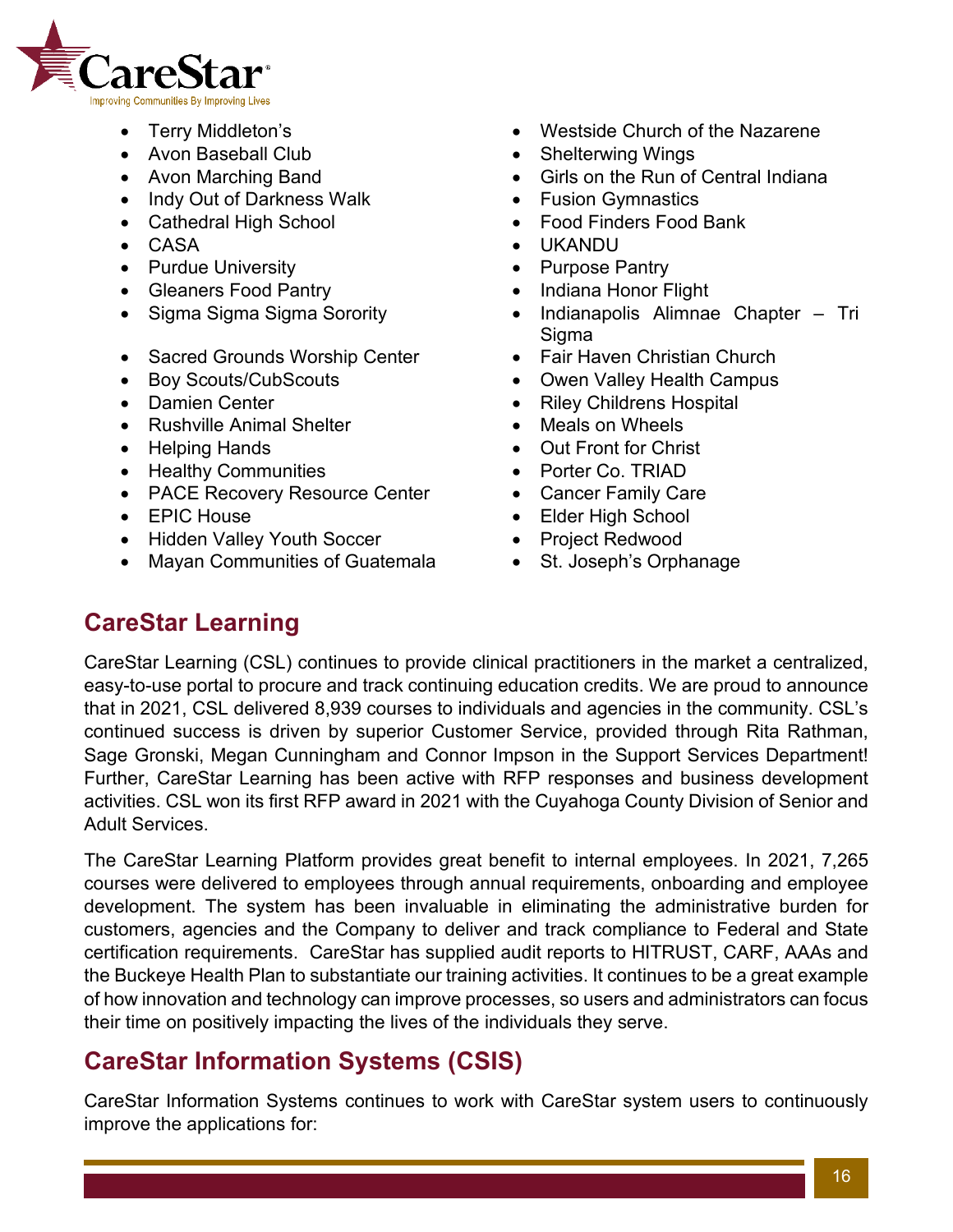

- OHC/SRS Programs.
- Buckeye HEDIS.
- Pennsylvania Community to Home.
- Pennsylvania Sickle Cell.
- Hamilton County Senior Patient Navigation.

### <span id="page-16-0"></span>**CareStar Information Technology (CSIT)**

CareStar, Information Technology continues to raise the bar, while providing excellence in everything it does. Through 2021, the IT Department has maintained CareStar's HITRUST certification and has submitted CSIS HITRUST certifications. Currently, CareStar has three team members holding the HITRUST certification! The IT Department has deployed, and continues to improve, the organization's security posture around HIPAA and cyber security by using advanced frameworks.

In 2021 CareStar, IT has deployed 133 tech refresh laptops throughout the organization. They have built a new data warehouse environment in AWS, as well as improved the technologies used to build reports. The work extends outside of CareStar, as CareStar, IT has picked up outsourced work for Maine Eye Center in Portland Maine. This includes an additional 160 computers, 18 servers, and two locations. CareStar, IT has built a Helpdesk Ticketing System for Maine Eye!

Last but not least, congratulations to Steve for receiving his Certified Information Systems Security Professional (CISSP) certification!

### <span id="page-16-1"></span>**Data Analytics**

The Data Analytics Department disseminates data-based knowledge throughout the Company in the form of reports and data visualization. They continue to make progress in eliminating manually prepared Excel spreadsheets, replacing them with automated reports. Data is first retrieved from source systems, which can be internal, such as applications developed and maintained by CSIS, or through numerous external Application Programming Interfaces (APIs). The data is then replicated into a staging area (e.g., Amazon S3 Bucket). From there the data is extracted, transformed and loaded (ETL) using an ETL tool (e.g., Pentaho) into a data warehouse (e.g., Amazon Redshift). Finally, the data is summarized for reporting and distribution, at the times and frequency needed, using a data visualization tool (e.g., Tableau). Data on the Tableau Server is much more securely managed and more efficiently maintained than it was with spreadsheets.

CareStar's Data Analysts, Mike Kaminski and Tonia Spring, are now managing our new data warehouse and working with CSIT to create new data infrastructure within the Company's AWS cloud to better manage the enormous amount of data and variety of data sources. Throughout 2021, the Data Analytics Team has added well over 100 reports to CareStar's Tableau Server.